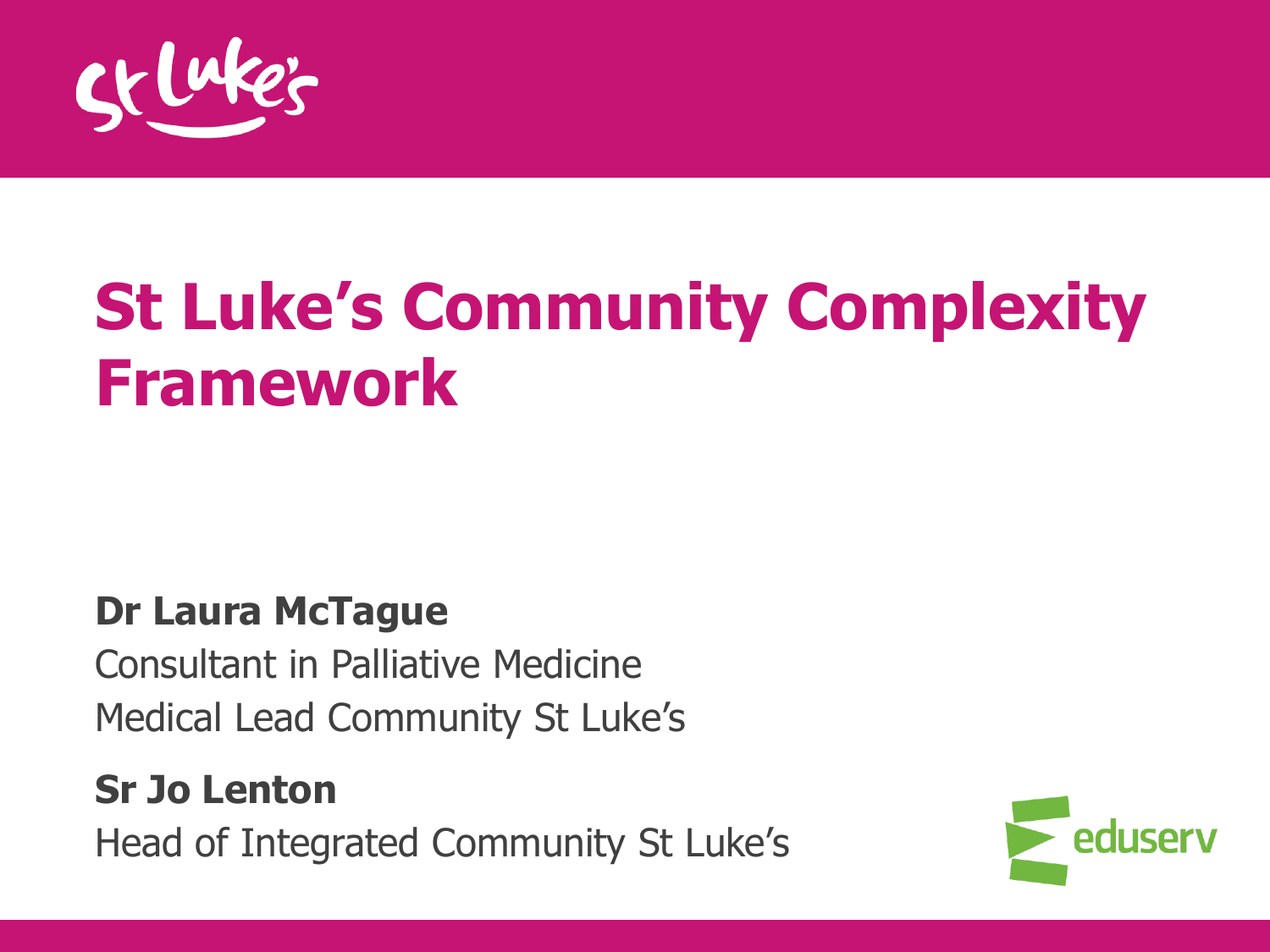

### **Outline**

- Where we started
- Evolution of St Luke's Complexity Framework and day to day use
- Service evaluation of "red" visits
- Future plans:
	- Capturing the expertise here today
	- Collaborating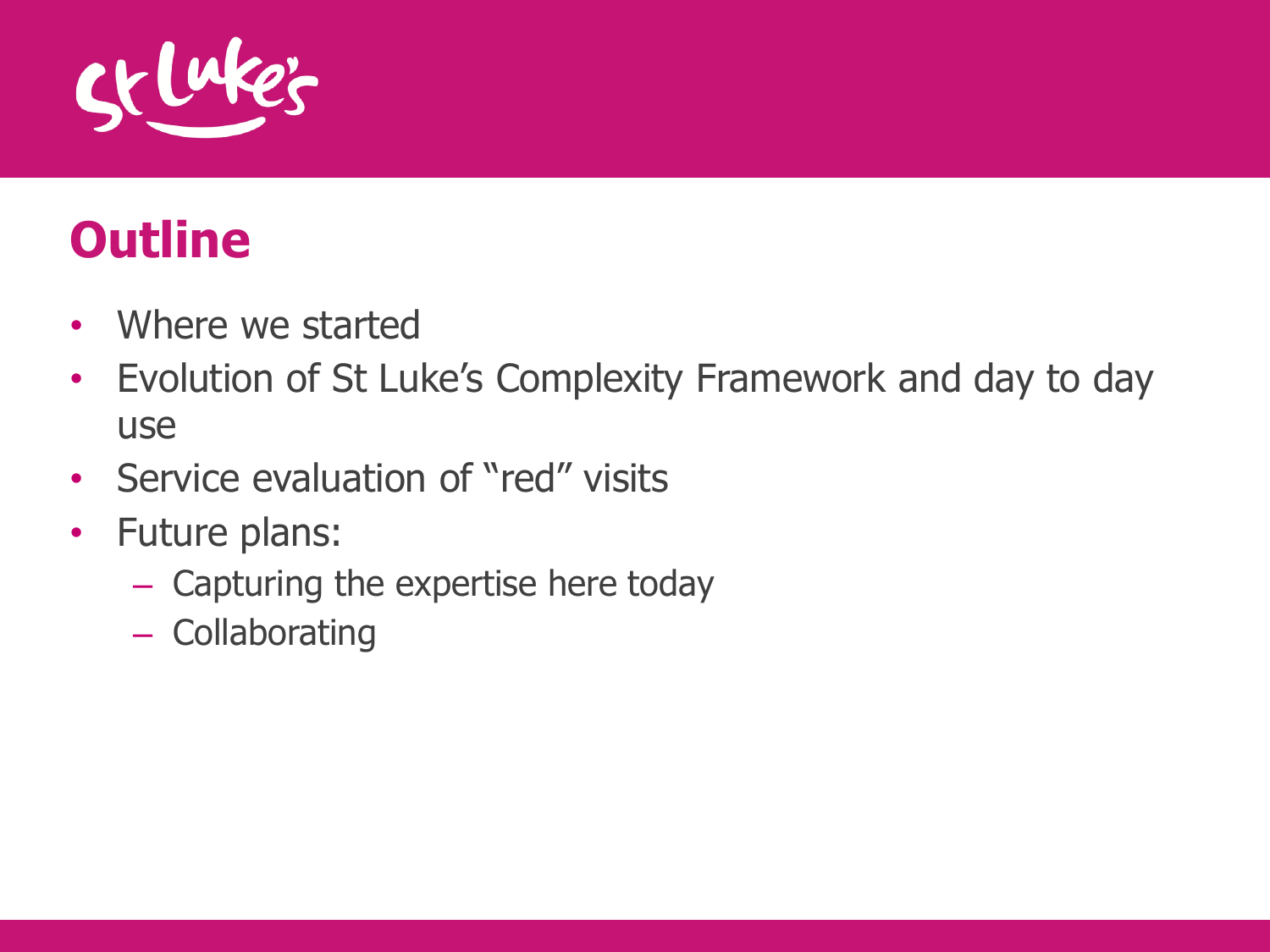

#### **Where we started**

- **Recognised issues**:
	- Limited medical time and resource in an integrated team
	- Variance in skill set and knowledge
	- "siloed" professional approach
	- No method of describing rapid changing complexity
	- Communication: describing the problem, relevant information and management plan
	- Mixed approach to communicating as an MDT or between individuals/teams
	- Didn't have equitable access to seven days service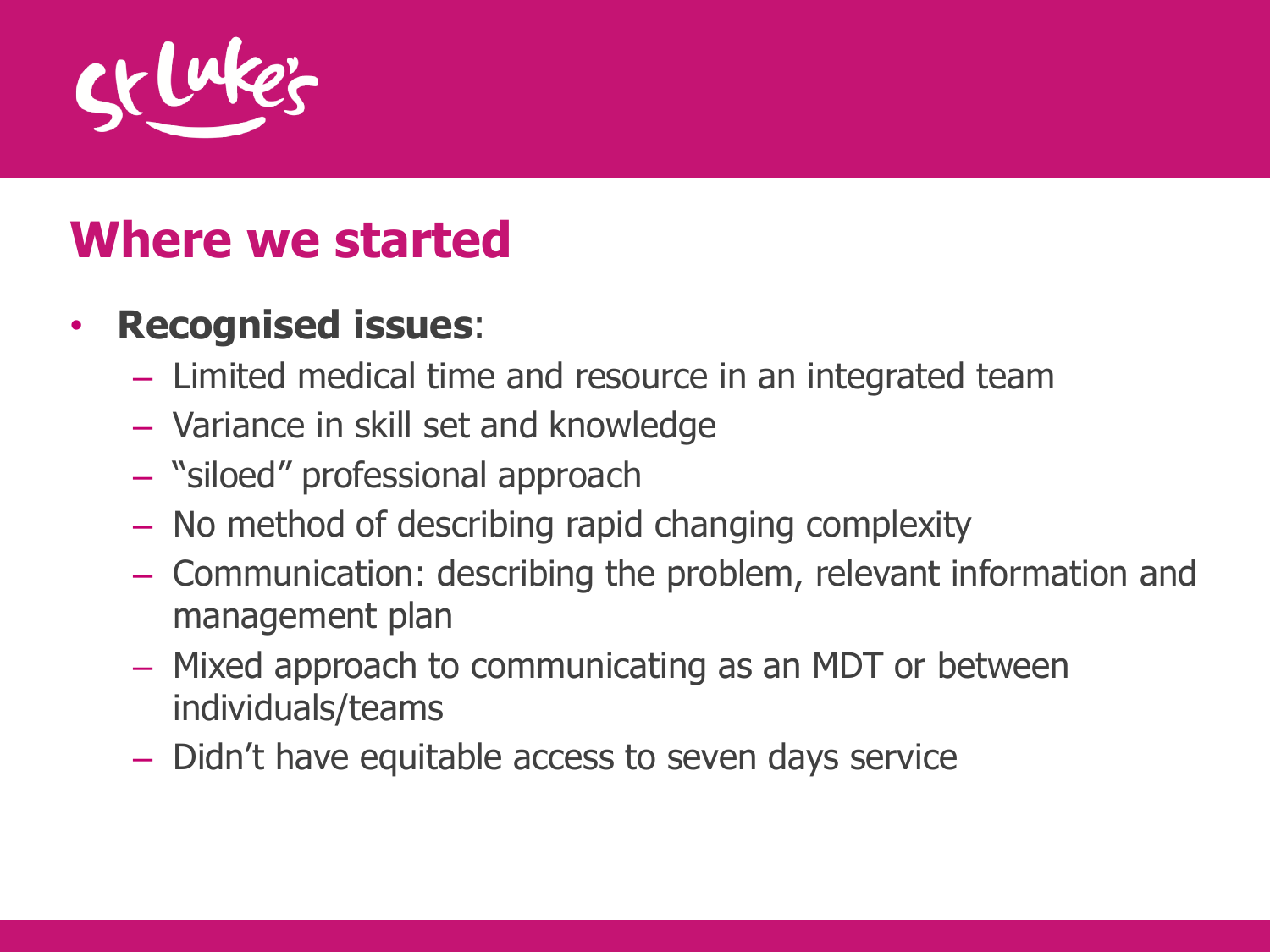

## **Evolution of St Luke's CF**

#### • **Early CF development**:

- Combined learning from discussion of medic roles, RR trial and team agreement on what appeared to be most complex SPC situations
- Initial focus complex therapeutics, palliative emergencies and ACP
- SBAR handovers
- Daily board round
- 7 day working

#### • **Organisational change**:

- New MDT
- Implementation of IPOS and Phase of Illness (OACC suite of measures)
- Early version of CF incorporated into new MDT and board round
- Implementation of eShift
- Use of delegation through eShift
- Morning huddle and afternoon board round
- Flexible diaries

#### • **Starting to evaluate**:

- Marie Curie Research bid process
- Service evaluation of Medic RR visits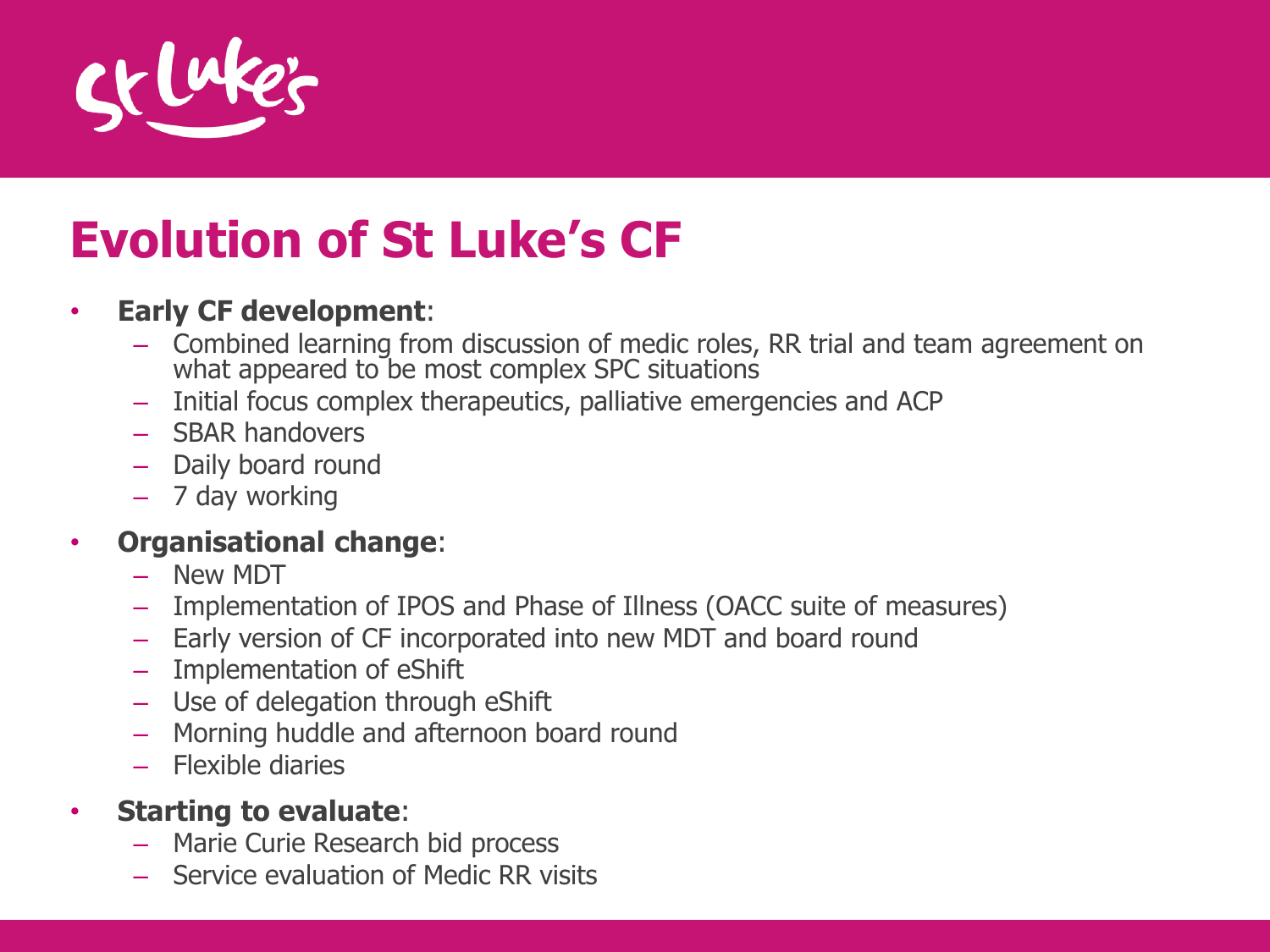

## **St Luke's Complexity Framework**

- Describes how we case find and case manage complex palliative situations at home
- Used by all Community team members
- From each **face-to-face** assessment, to MDT discussions
- **Case find:**
	- Use PROMs/phase during our specialist holistic assessment
	- Agreed "red flag" complex situations not usually managed by GP/DN alone at home

#### • **Case manage:**

- Immediate face-to-face management plan
- Agreed when we reassess, discuss and how we facilitate care at home
- High to medium to low complexity (RAG)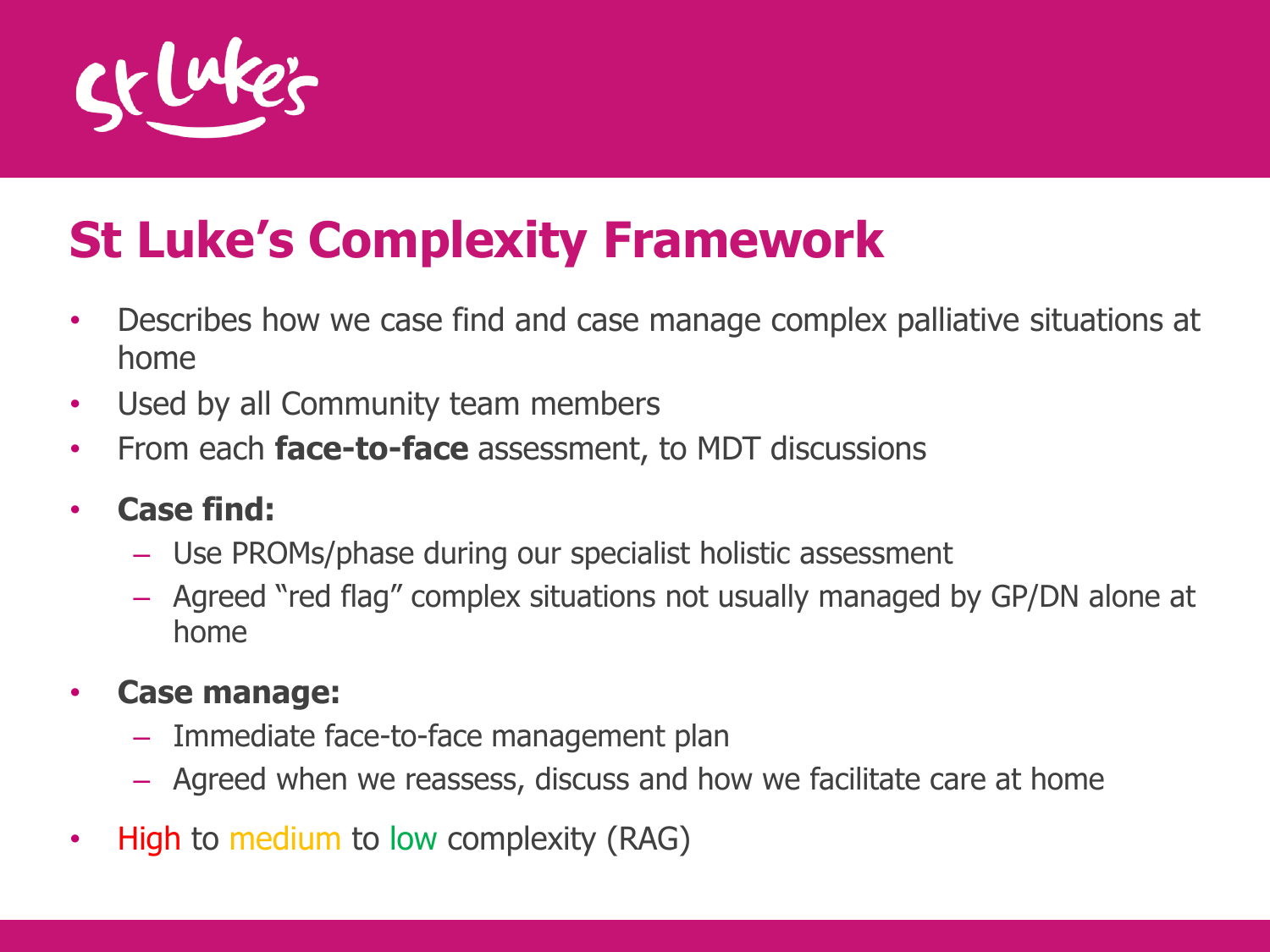

#### **Flow through framework**

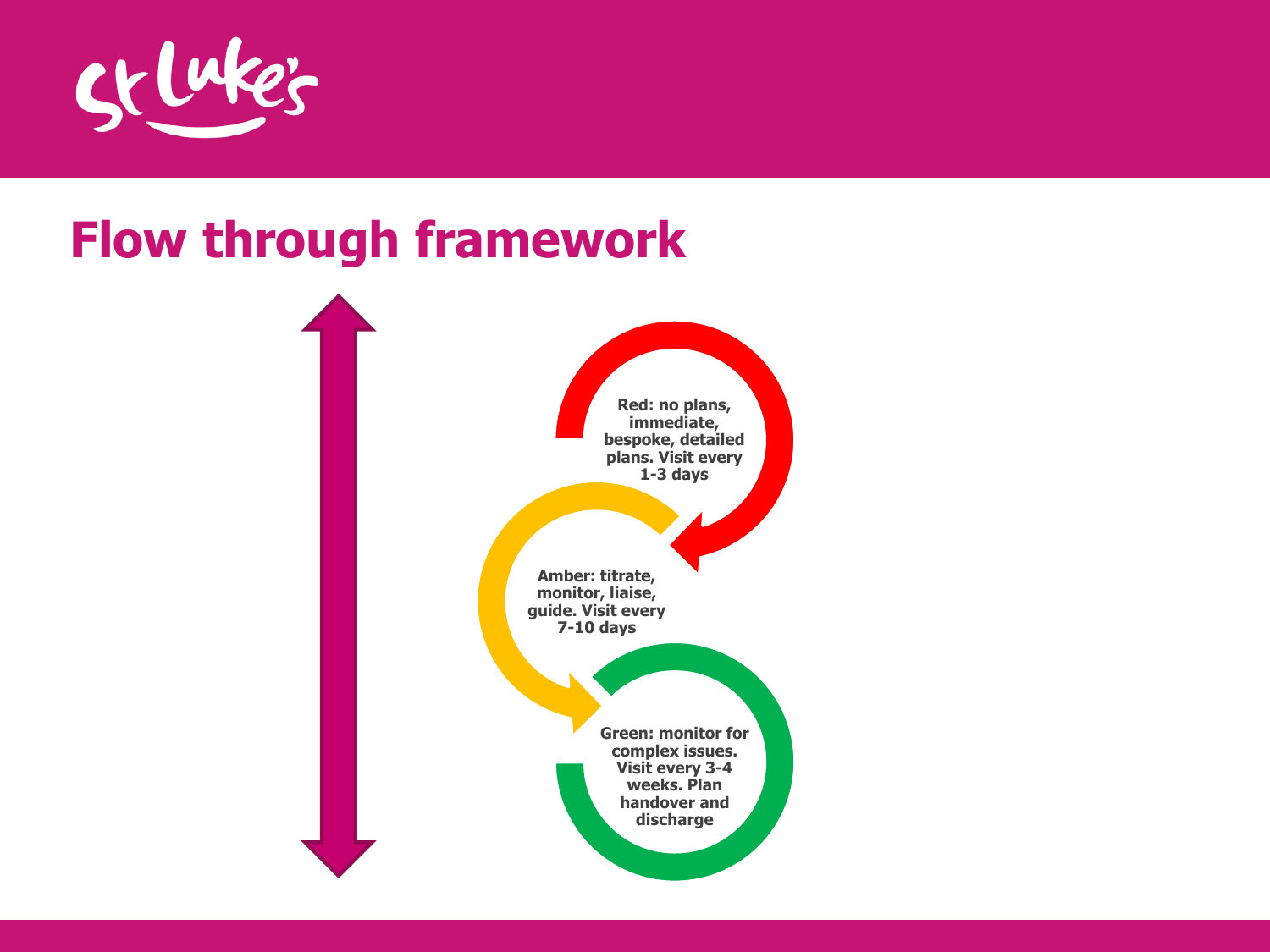

## **Highly complex patient**

- **Referral**: 27 year old man with rectal cancer, pain, been to GP in surgery, referred for pain control, on maintenance Methadone for substance misuse. Routine referral
- **Phone**: mum confirmed prefer visit at home, sleeping downstairs
- **Face-to-face**: (CF starts here)
	- Fungating rectal tumour, unable to sit, stand or sleep
	- Septic, discharge
	- "Active" substance misuse….poor prescribed medicine understanding
	- Couldn't read/write
	- HIV positive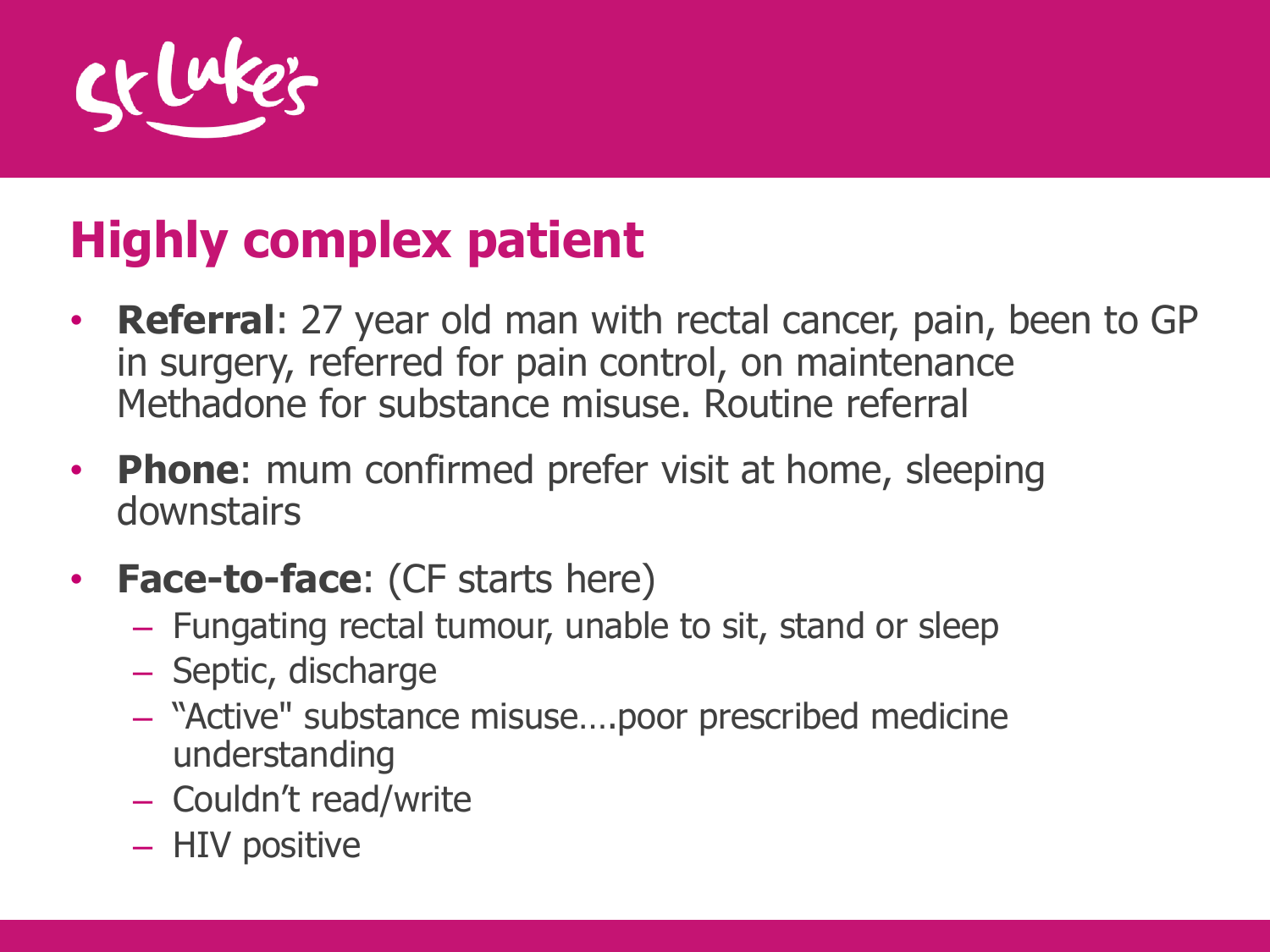

### **Case find**

#### • **Case find:**

- Unstable
- High IPOS scores
- Red flag(s):
	- Complex medications, substance misuse
	- Multimorbidity
	- Palliative care emergencies: high risk of bleed from tumour, septic, bowel obstruction
	- Complex psycho social issues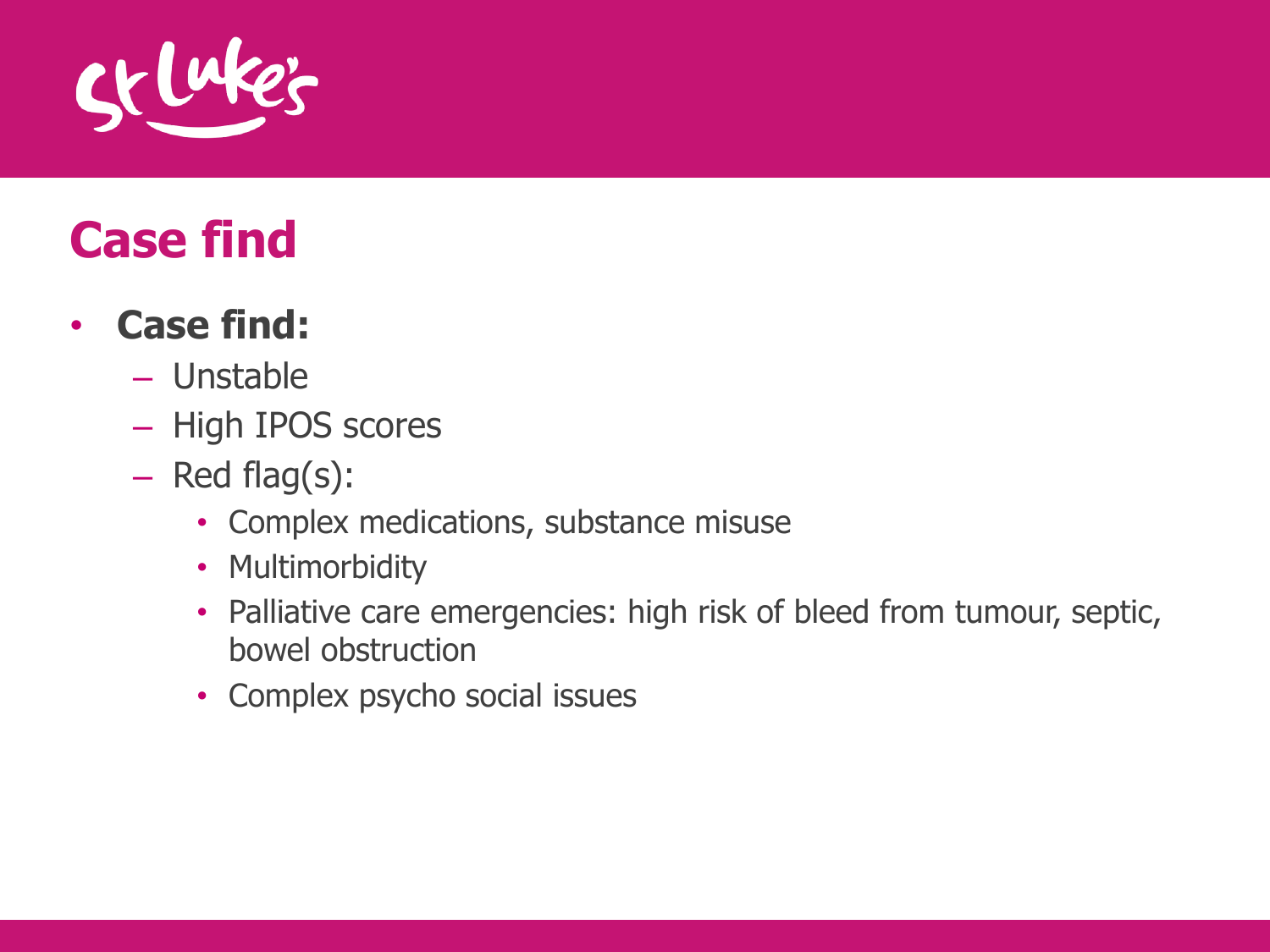

#### **Case manage**

#### **Case Manage**: "Red"

- Immediate
	- Symptom control and plan
	- Established expectations and ceiling of treatment
	- Escalate and discuss with senior team member
- In the house:
	- Specialist prescribing
	- Support with medicines management
	- Liaison: GP, District nurses, substance misuse, local pharmacist, social worker, infectious diseases
- Same day
	- Urgent same day letter
	- Board round, huddle
- Ongoing:
	- Daily visits
	- facilitation of admission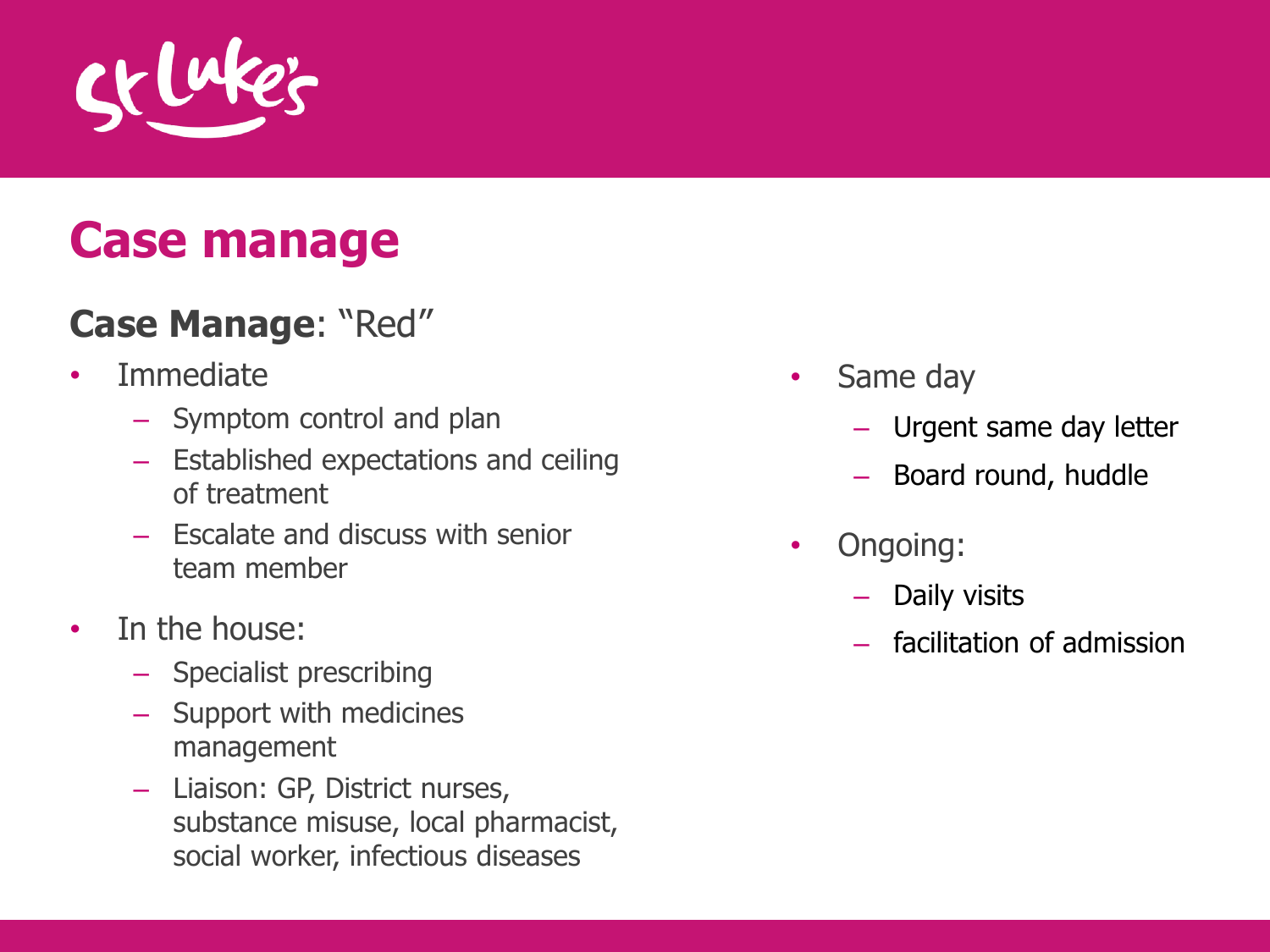

### **Day to day use of Complexity Framework**

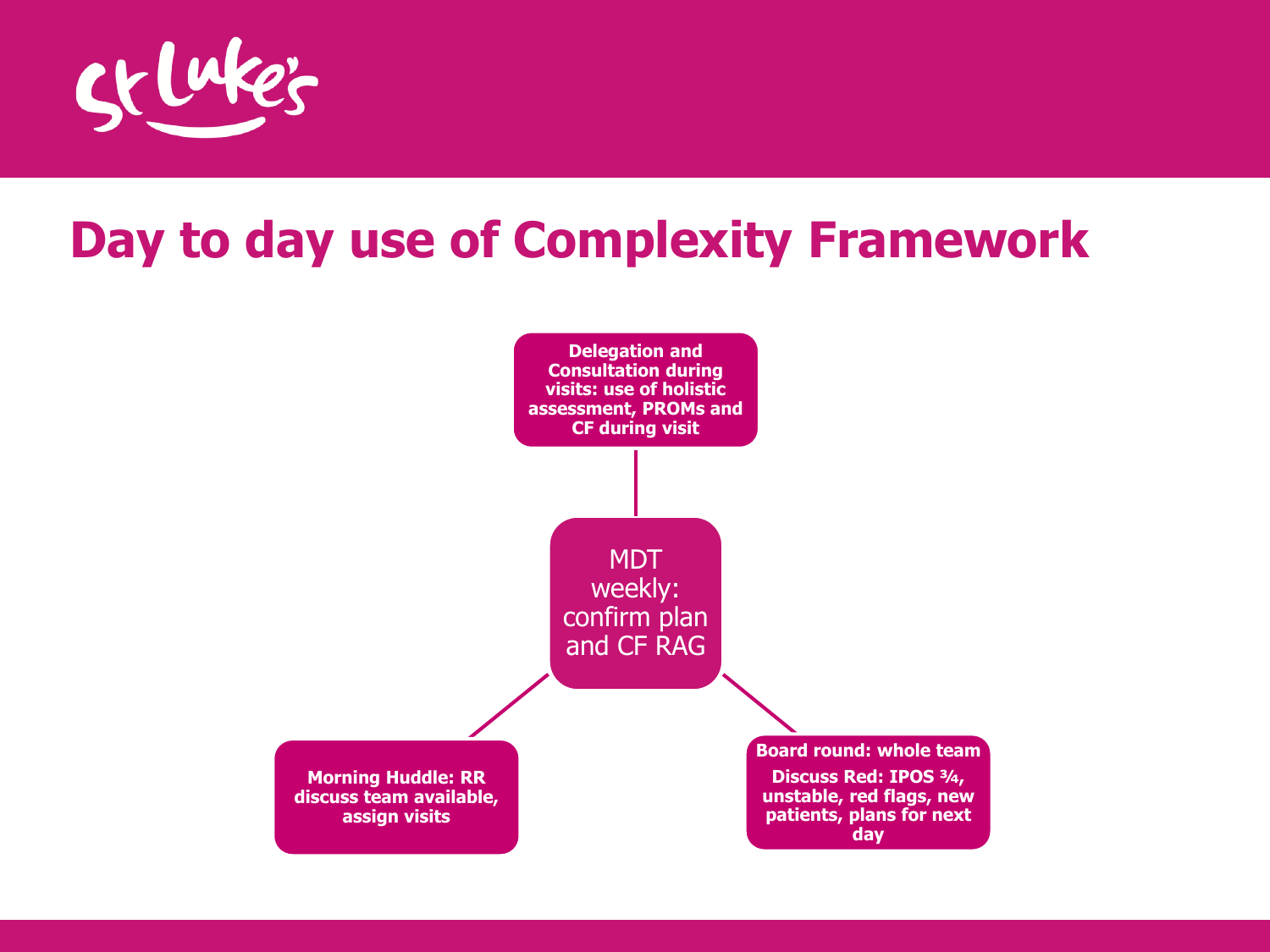

### **Operational detail: September**

- Number on caseload: 445
- Referrals/month: 167 (99 routine/68 urgent)
- Total visits/month: 542
- RR visits/month: 181
- Visits/day: up to 30

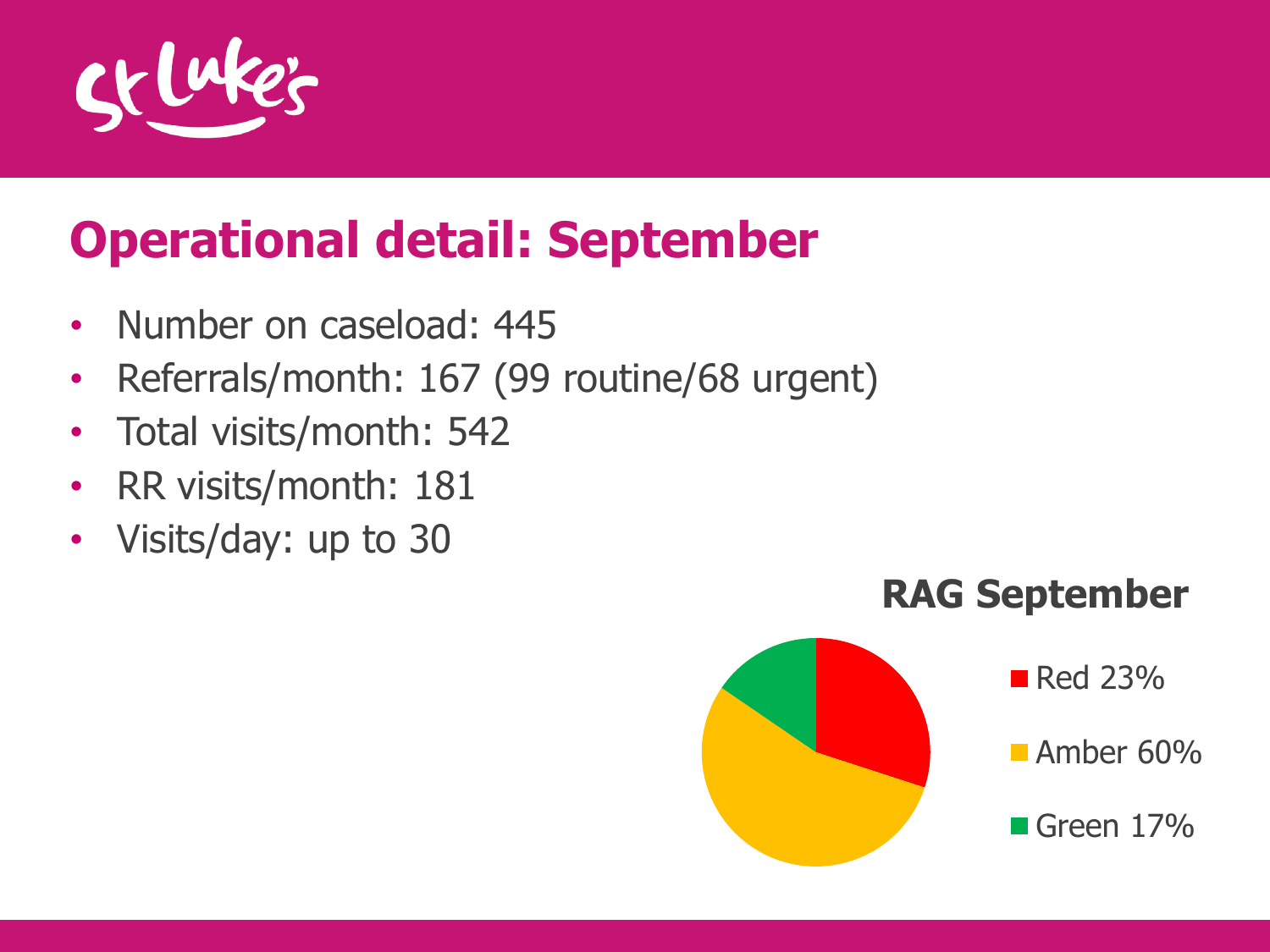

### **Team diaries: flexible and responsive**

- Outlook diaries: RAG rating on patient name
- Role and skill specific (e.g. more planned Green visits for Band 5s)
- Medic for RR not "pre-booked"
- Diaries reviewed as a Zone team/RR
- Influenced and adjusted each day by patient/family need and team pressures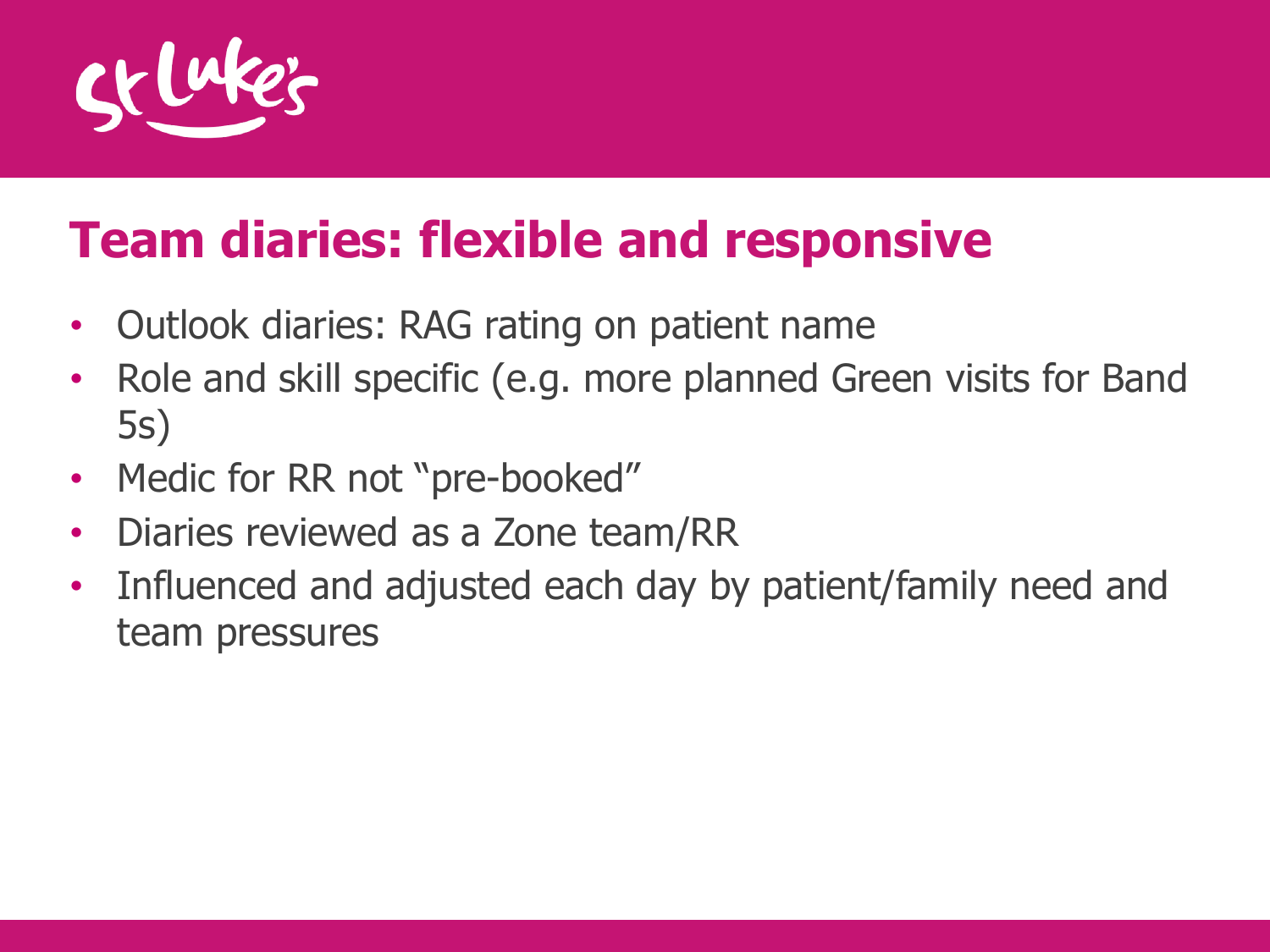

## **Senior team members: integrated and expert**

- RR visiting: on the day/next day, highly complex, often joint visits
- Lead MDTs (x2/week)
- Delegation
- Present at morning huddle and board round
- Available for escalation and consultation during the day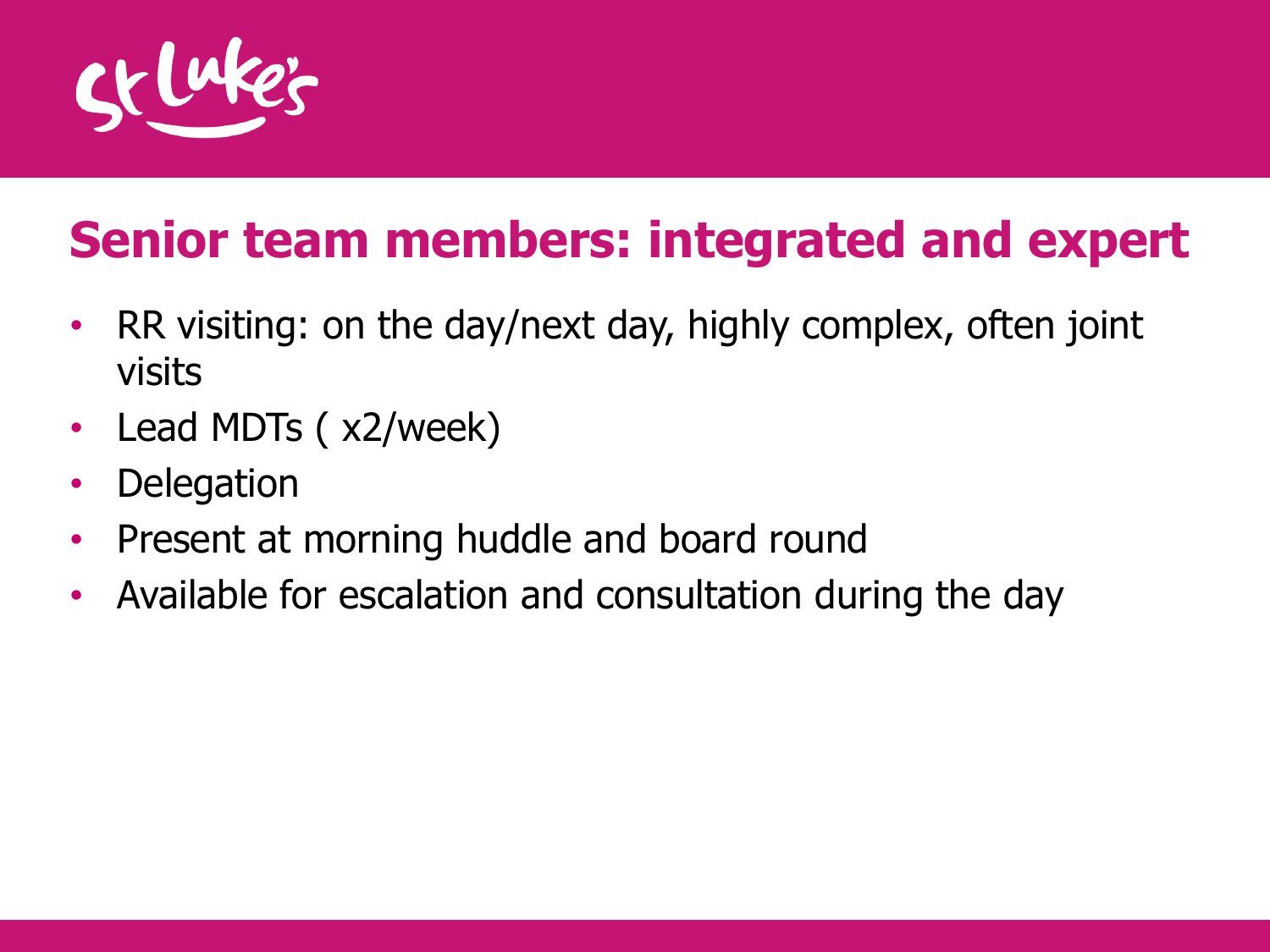

### **Outcomes of using St Luke's CF**

#### • **Patients and families**:

- Have the most complex situations for patients and carers managed by the most senior team members
- Rapidly assess, individually manage, treat, reduce complexity and improve symptoms and communicate that with all involved
- Achieve PPOD
- Avoid unplanned emergency admissions

#### • **For the clinical team**:

- We are able to respond flexibly, educate and role model for all team members
- Agree and deliver on clinical standards with aim of directly improving patient and carers experience
- We debate and re-adjust dependant on team pressures
- We liaise more widely with our own Hospice team and with other teams at home and in the hospitals
- We think about and reflect on complexity at home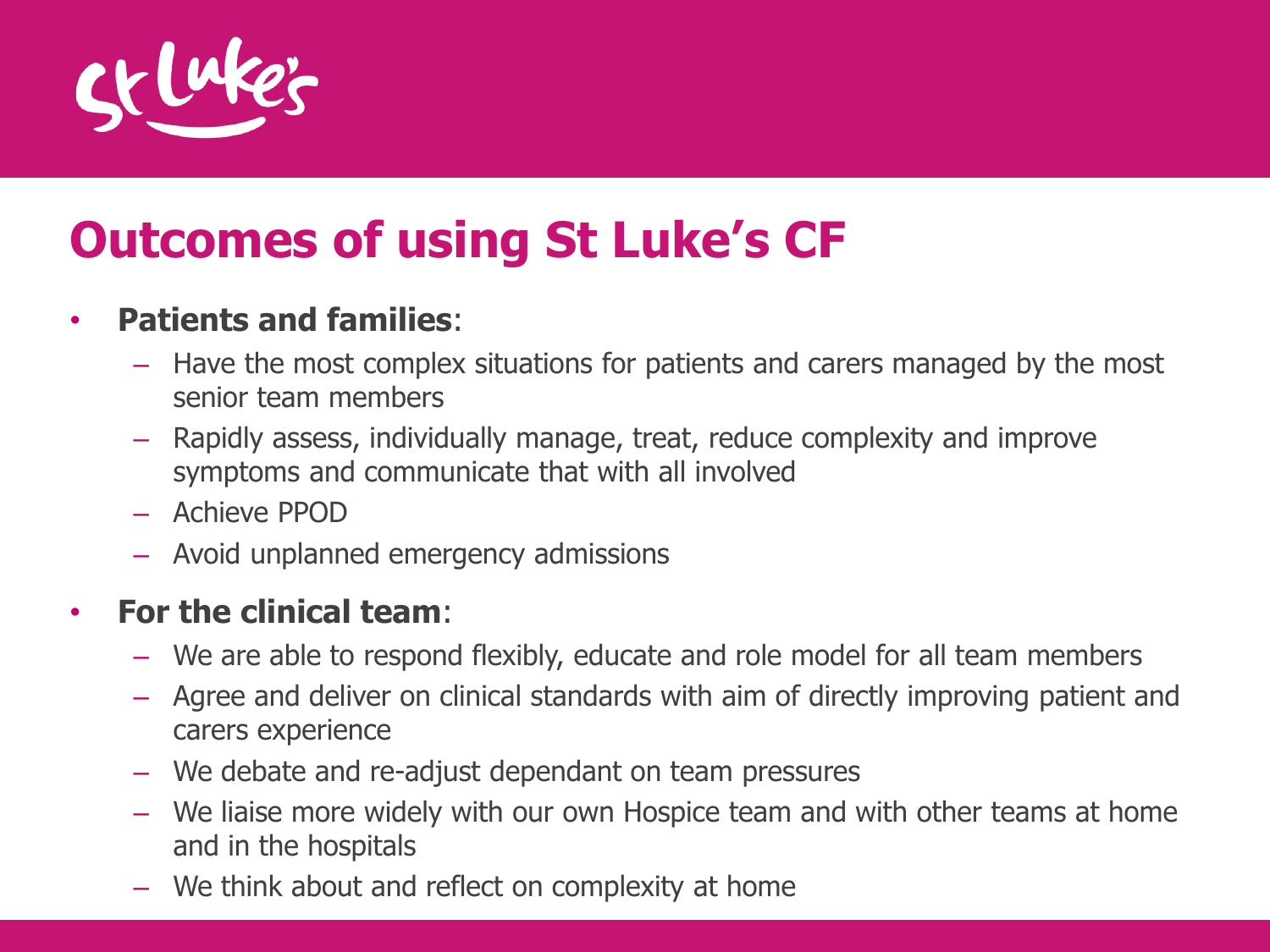

### **Service evaluation (Dr Rachel Parry, SPR)**

- Between April 2015 and March 2016
- Total of 290 medic RR visits
- 83% malignant diagnosis
- Medic availability in this period:
	- Consultant 2.5 DCC PAs
	- Registrar 4.5 DCC PAs

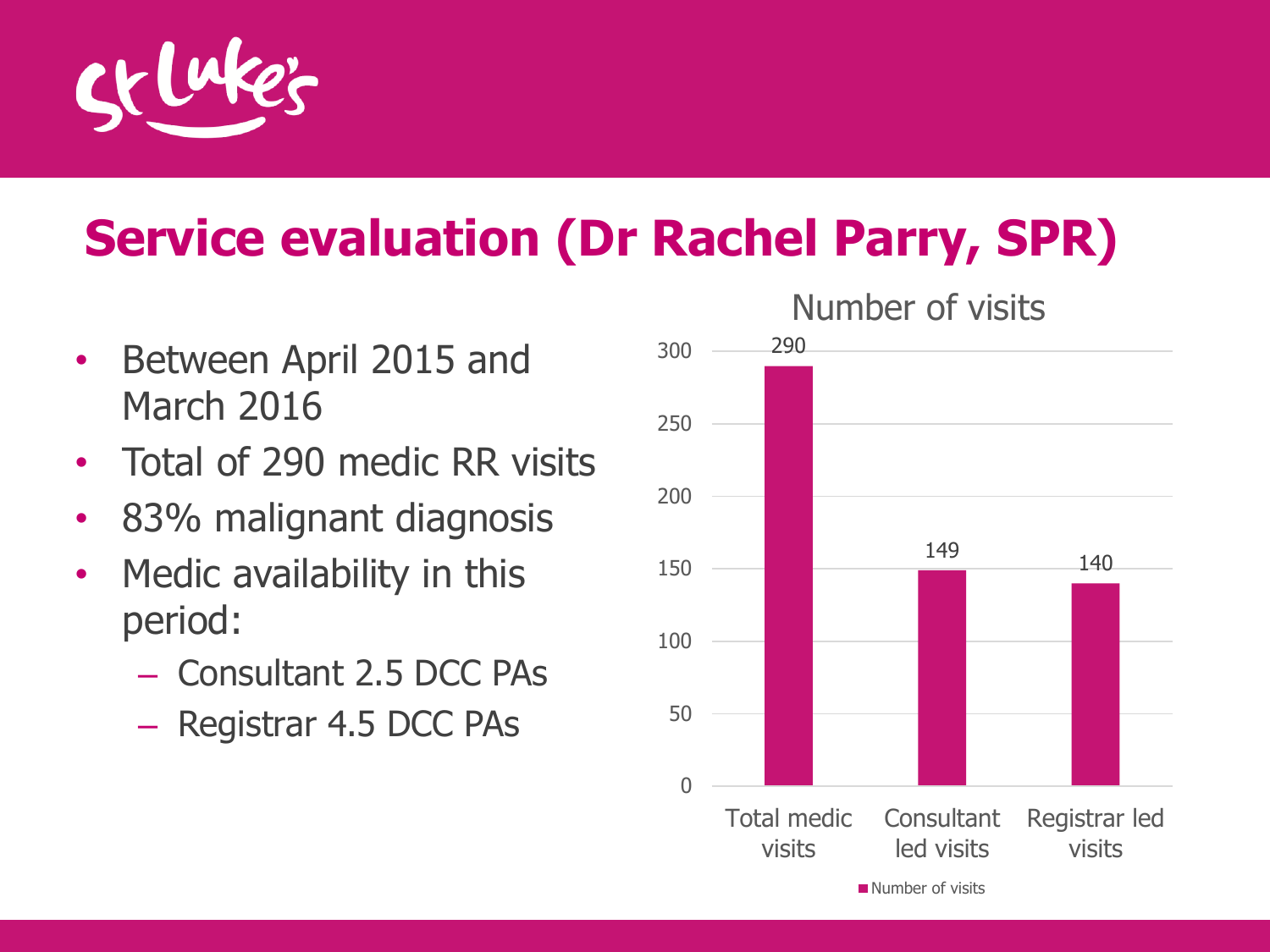

#### **Does the medic see the most complex patients?**

Patient episodes with Medic face-to face reviews based on RAG rating

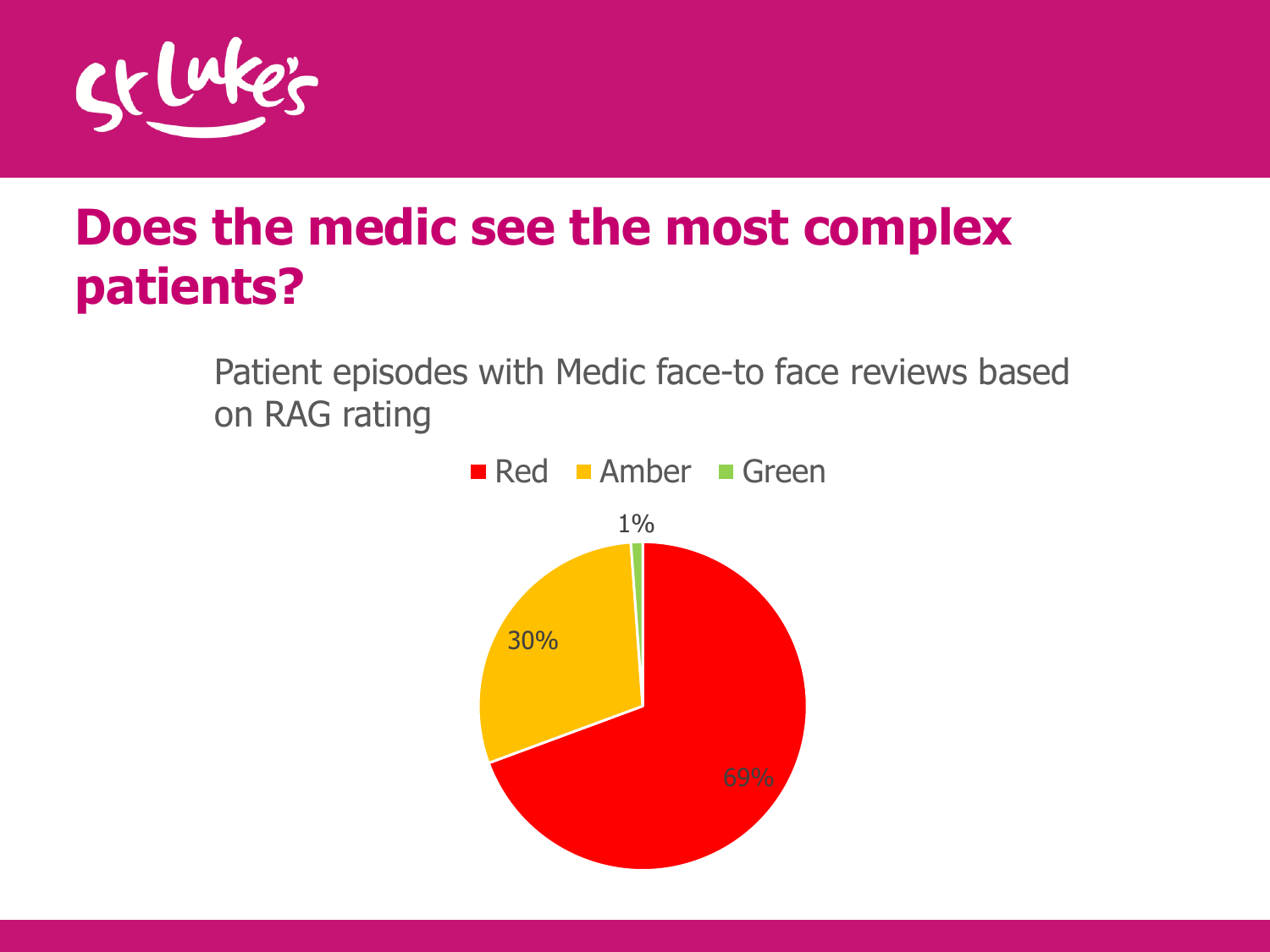

### **Which highly complex problems do the medics deal with?**

**Complex Pyschosocial Symptoms 45%**

**Complex Physical Symptoms 40%**

**Palliative Emergencies 15%**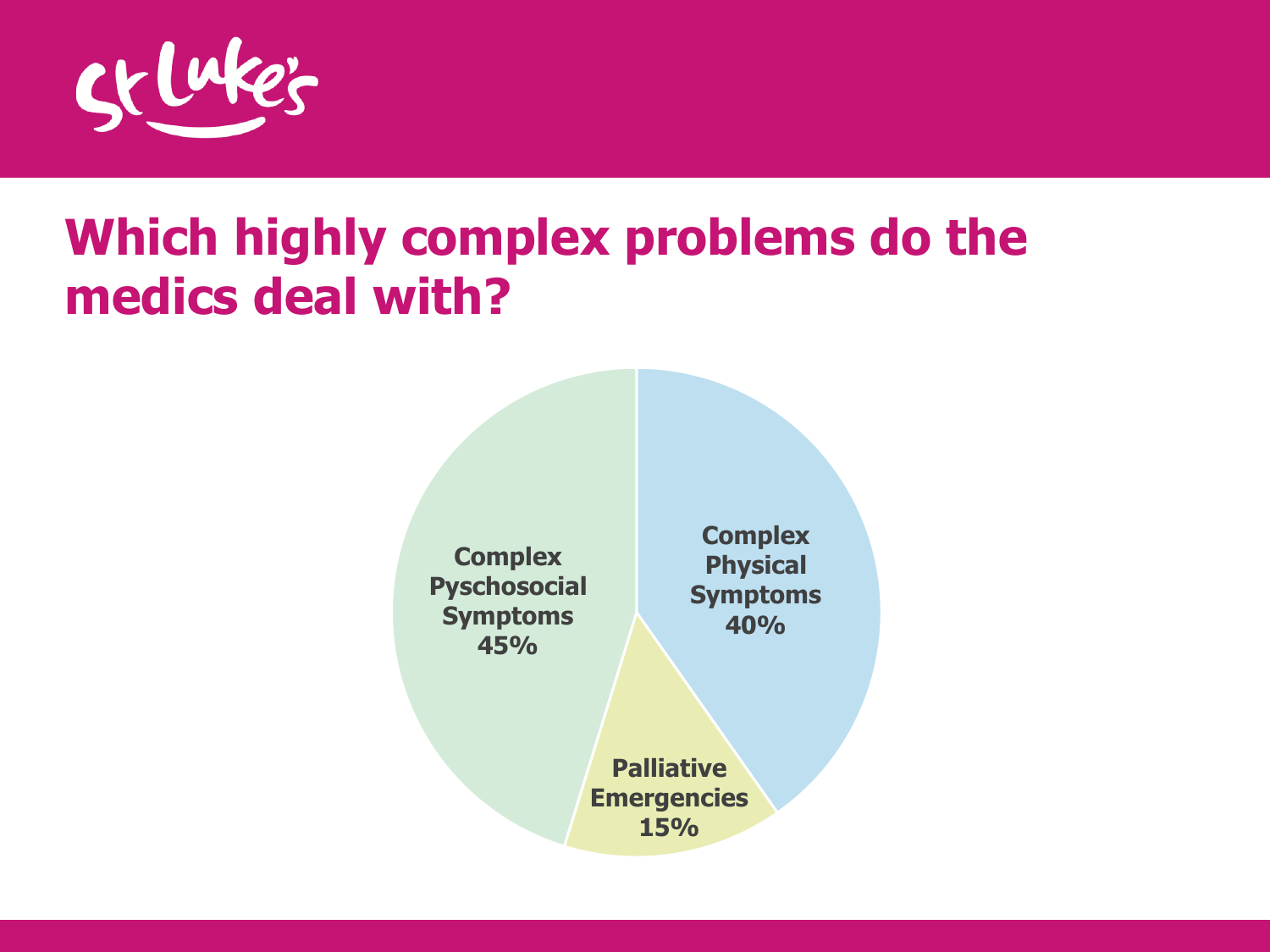|                                            | <b>Percentage</b><br><b>of</b><br>workload |                                                                                  | No. of<br>patients | <b>Percentage</b><br>of patients |
|--------------------------------------------|--------------------------------------------|----------------------------------------------------------------------------------|--------------------|----------------------------------|
| Complex physical<br><b>symptoms</b>        | 40%                                        | Complex <b>physical symptoms</b> not<br>responding to first line treatment       | 49                 | 28%                              |
|                                            |                                            | Complex neuropathic pain requiring two<br>or more non-opioid agents              | 22                 | 13%                              |
|                                            |                                            | Methadone or ketamine patients                                                   | 16                 | 9%                               |
|                                            |                                            | <b>Complex opioid management of two or</b><br>more background agents             | 6                  | 3%                               |
|                                            |                                            | Medic assessment following a <b>procedure</b>                                    | $\overline{4}$     | 2%                               |
| <b>Palliative care</b><br>emergencies      | 15%                                        | <b>Acute deterioration with no previous</b><br>escalation plan                   | 23                 | 13%                              |
| managed at home                            |                                            | Palliative care emergency for<br>management at home only                         | 12                 | 7%                               |
| <b>Complex</b><br>psychosocial<br>symptoms | 45%                                        | Complex family and social<br>circumstances needing a medical<br>assessment       | 49                 | 28%                              |
|                                            |                                            | Complex Advance Care Planning e.g.<br>LPA, Best Interests, declining discussions | 36                 | 21%                              |
|                                            |                                            | Complex psychological symptoms<br>requiring a medical assessment                 | 24                 | 14%                              |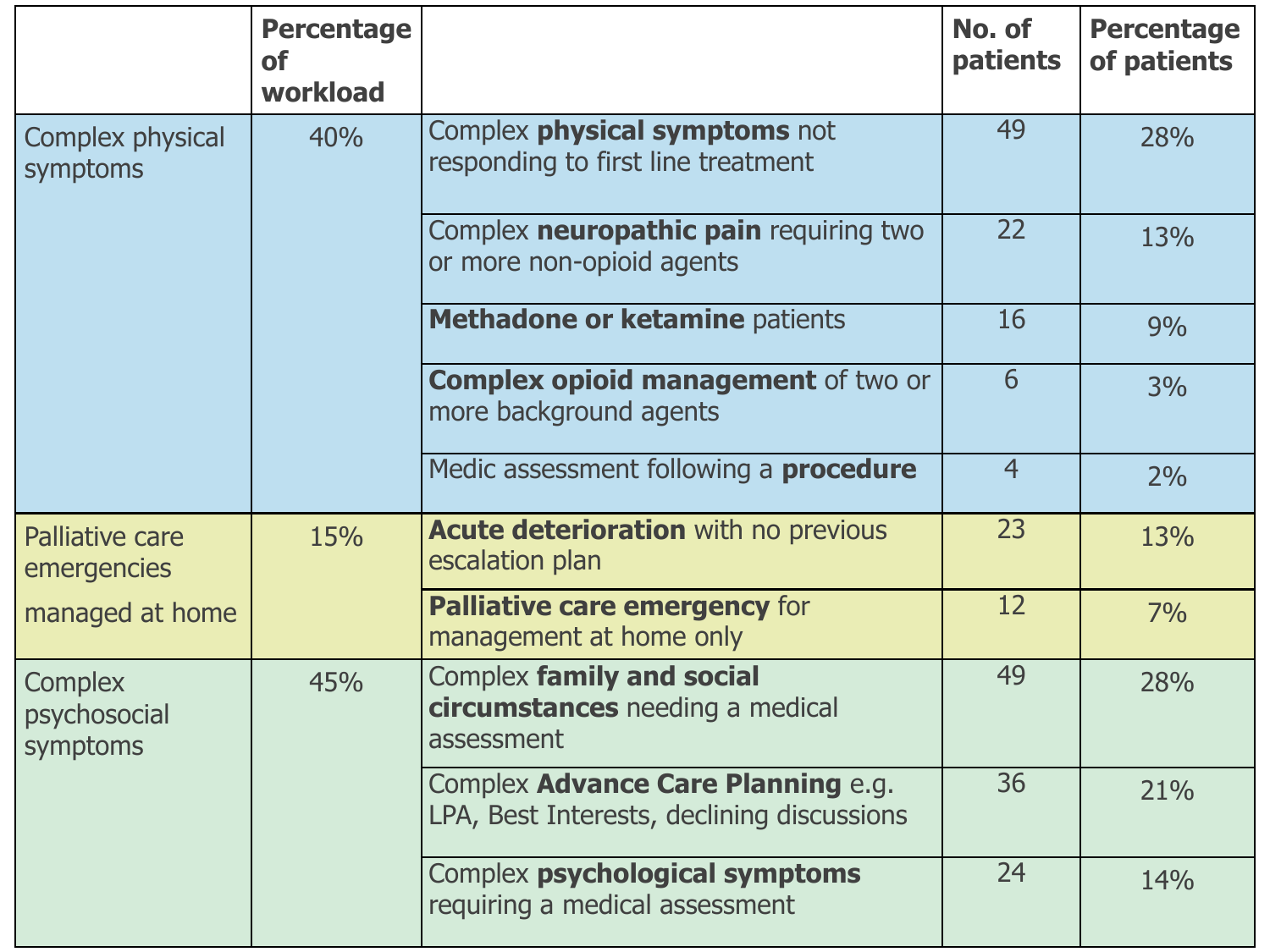

#### **Future**

- Use expertise, learning, experience here today to look at the concept of a CF in the Community
- Use this expertise to update and refine the current version
- Plan further research and pilot